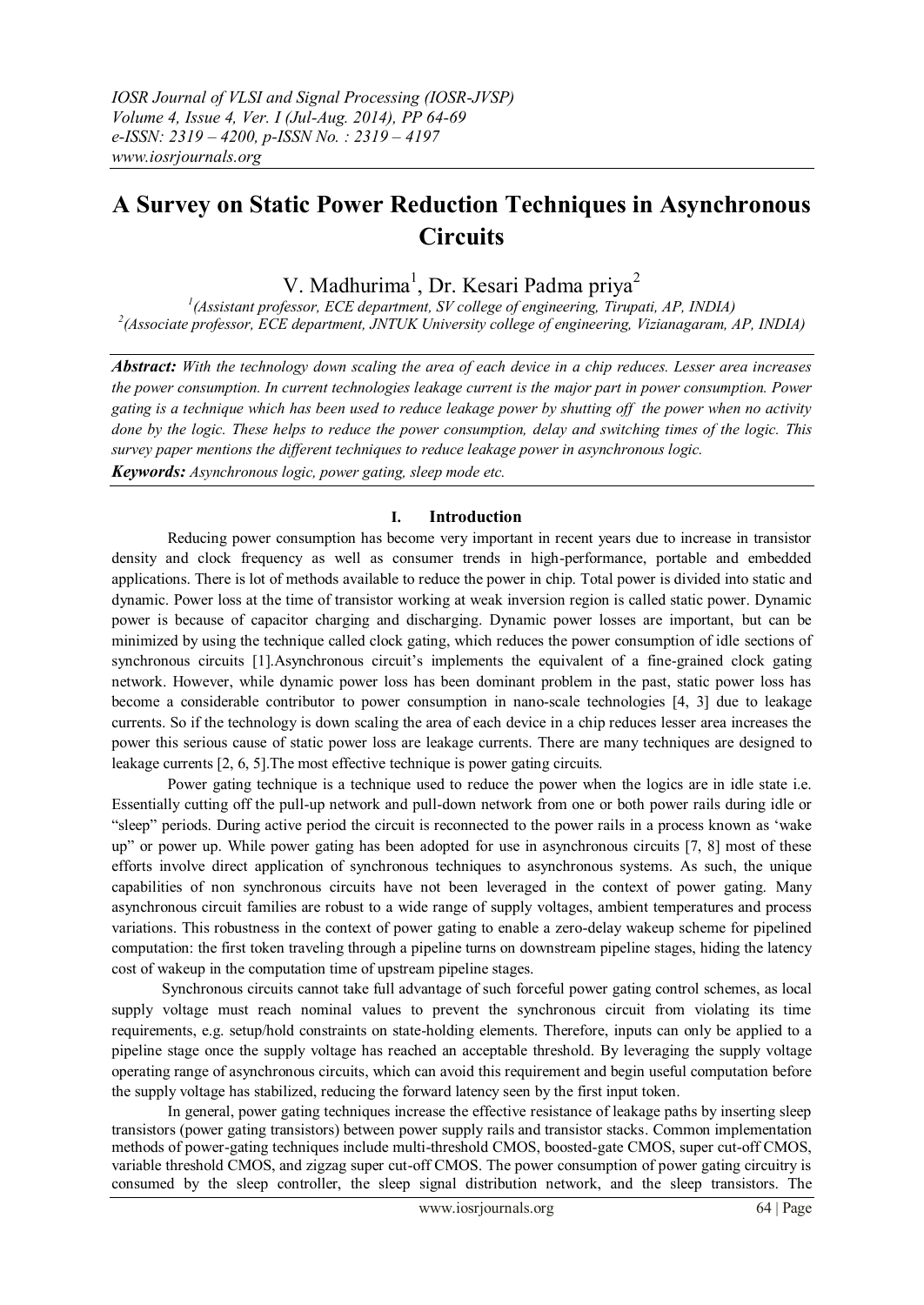fundamental challenge for any power gating technique is to ensure that the saved standby power outweighs the power overhead of the power gating. Power gating techniques are classified into two types: coarse-grain power gating and fine-grain power gating. Coarse grain system of fewer larger components has fine grain system. The coarse grain description of a system regards large sub components while fine grained description regards smaller components of which the larger ones are composed. In coarse-grain power gating, a large number of lookup tables (LUTs) share a single sleep controller so the area and power overheads of the sleep controller are relatively small. However, if any LUT within a coarse-grain power-gated domain is active, none of the LUTs which share the same sleep transistor can be set to the sleep mode. Asynchronous circuit with coarse-grain power gating also causes a large dynamic power and area overhead in the sleep signal distribution network since it is distributed to many LUTs through programmable interconnection resources. On the other hand, in finegrain power gating, each LUT has its own sleep transistor and related sleep controller, so when any LUTs are inactive, they can be set to the sleep mode immediately. These results in much lower standby power compared to coarse-grain power gating.

 Asynchronous circuits employ local handshaking for transferring data between neighboring modules, so they are data-driven and active only when performing useful work. That is, asynchronous circuits do not switch when inactive and inherently have the advantage of offering the equivalent of fine-grain clock gating. Although asynchronous circuits in inactive mode have no dynamic dissipation, they still suffer leakage dissipation. Recently, several techniques have been proposed for employing power gating techniques to reduce the static power of asynchronous circuits at different levels of granularity.

## **II. The Conventional Asynchronous Logic Pipeline**

In each combinational block in the conventional asynchronous four-phase bundled-data pipeline [9] is provided by both a header and a footer sleep transistor. When the latch controller in a pipeline stage detects valid input data, it absorbs the data in the data latch and turns on the sleep transistors. So, that the combinational block can wake up and process the input data to generate the output data. When the output data are received by the next pipeline stage, an acknowledge signal is sent back to this stage, and the latch controller can turn off the sleep transistors of the associated combinational block to reduce leakage dissipation.



**Figure 1:** Conventional Asynchronous-Logic Pipeline Stage

When the input data is ready, a request signal, Rin1, will be asserted. Seeing that, Latch Controller 1 will enable Latch 1 to capture the input data through En1 and raise the output request signal Rout1 as well as the acknowledge signal Ain1. It will then wait for Rin1 to be de-asserted, and respond by de-asserting Ain1. While the latched data of Latch 1 is being processed by the Combinational Block, the output request signal Rout1 is also passing down a Matched Delay element. The delay of the Matched Delay element is matched to at least the worst-case delay of the Combinational Block. This is necessary to ensure the computed data values and the output request signal arrives at the input of the next stage (Latch Controller 2 and Latch 2) around the same time, and trigger a new round of handshaking events.

## **III. Automatic Power Regulation Based On Asynchronous Activity Detection**

This paper presents an innovative solution to detect incoming asynchronous activity, which associated to an automatic power regulation [10], efficiently reduces the supply voltage and thus the leakage power. In order to control the leakage of an asynchronous unit shown in Figure 2, a voltage regulator is used in order to power down the asynchronous logic unit when in standby mode. Activity detection on the incoming and outgoing channels is performed using channel monitors. When no more input and output activity is detected, the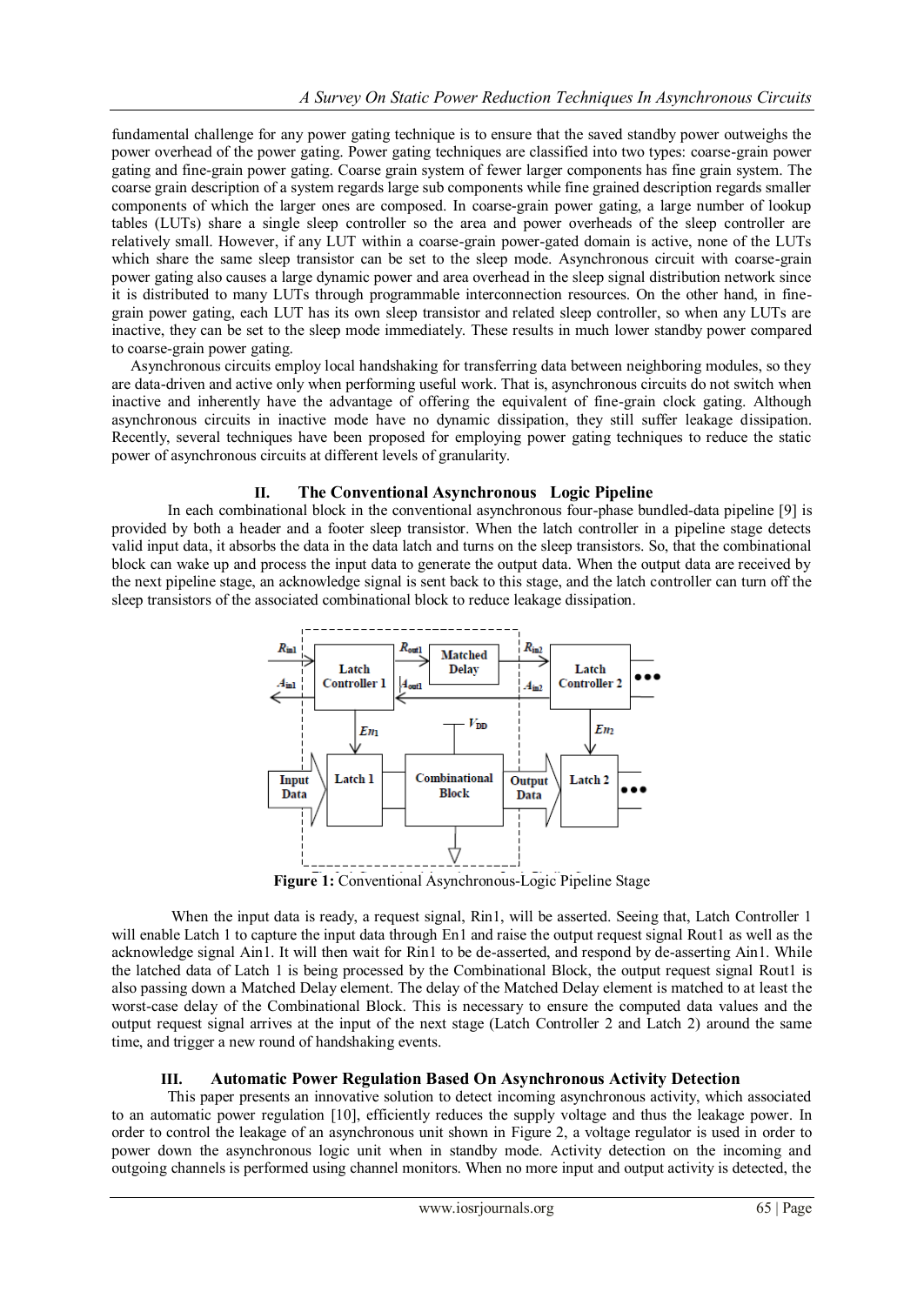voltage regulator powers down the asynchronous logic unit in standby mode for reducing the leakage power. When new incoming activity is detected, the voltage regulator powers up the asynchronous logic in normal mode, without any additional software control and at minimal latency cost.



**Figure 2:** Asynchronous Activity detection scheme

Due to their robustness to operating conditions, asynchronous circuits can be easily supplied at low voltage for power reduction. Nevertheless, many issues need to be addressed in this simple proposal. The proper protocol must be chosen in order to detect traffic with a fast and reliable detection. The second constraint is regarding the voltage regulator and the definition of the standby mode.

## **IV. Zero- Delay Ripple Turn On Power Gating (ZDRTO)**

Many asynchronous circuit families are robust to a wide range of supply voltages, ambienttemperatures, and process variations. To exploit this robustness in the context of power gating the ZDRTO power gating technique [11] is used. In this technique for a zero-delay wakeup scheme in pipelined computation: the first token traveling through a pipeline turns on downstream pipeline stages, hiding the latency cost of wake up in the computation time of upstream pipeline stages. Asynchronous N pipeline stages are grouped into clusters, each with its own local *gvssv* and *gvddv* power nets and associated sleep transistors, allowing us to power gate each cluster individually, as shown in Figure 3.



**Figure 3:** Block diagram of our Zero-Delay Ripple Turn on (ZDRTO) power gating control scheme. A sample pipeline of 8-stages is divided into three unequal clusters: C0, C1, and C2. Each cluster controls the power gating of the next inline cluster. With respect to Eq. 1,  $j = i + 1$ .

The ripple turn on effect occurs upon arrival of an input token to program P. At this time, we wake up the first cluster, which wakes up the second cluster, and so on. This continues as the token travels through the pipeline with cluster i waking up cluster j, until the last cluster is active. Note that i and j do not have to be consecutive clusters—a token arriving at cluster i could potentially wake up the next few clusters.

In order to achieve the "zero-delay" effect, the cluster grouping should be chosen so that the forward propagation delay,  $t_{f_p}(i, j)$ , from cluster i to j hides the latency,  $t_w(j)$ , of waking up cluster j, as seen in Eq. 1.

$$
t_w(j) \leq t_{fp}(i,j) \; \bigvee \{ \; i \; , j \; | \; i < j \; \} \qquad \qquad \text{-----1}
$$

Achieving this requirement is not difficult in modern processes, especially for low duty cycle pipelines. Note that the value of  $t_w$  is variable, as asynchronous circuits have a wide operating voltage range. Furthermore, by selecting different power gating techniques the value of  $t_w$  is coarsely tunable. A conservative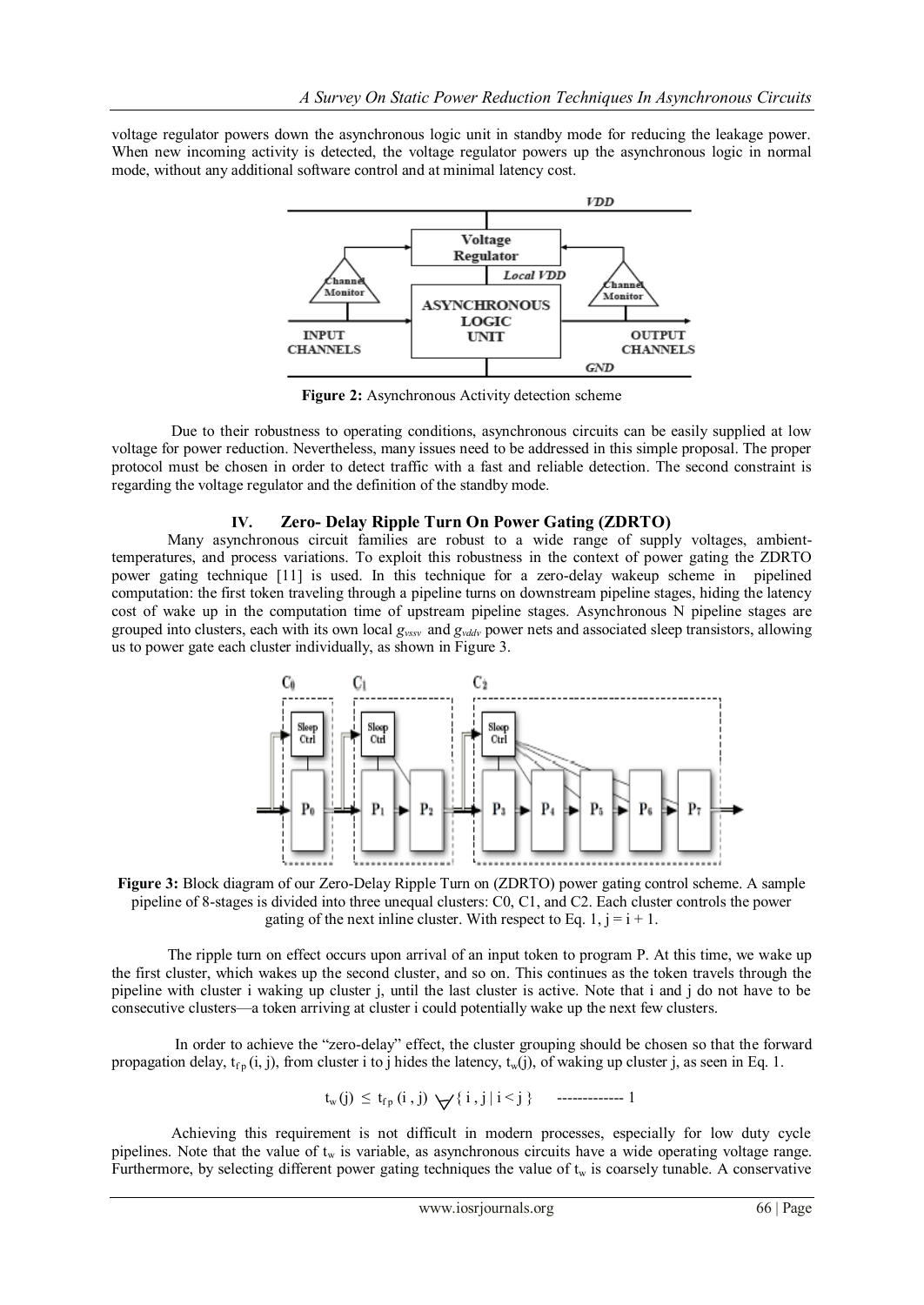choice of t<sup>w</sup> such that *gvssv* and *gvddv* are equal to GND and VDD, respectively, for any particular cluster by the time the first token arrives—with the exception of the first cluster—ensures each cluster is ready to perform useful computation the moment data arrives. This is the origin of the "zero-delay" latency hiding effect. A more aggressive choice of  $t_w$  such that  $g_{vssv}$  > GND and  $g_{vddv}$  < VDD results in additional power savings at the cost of a longer forward propagation delay of the first tokens for that cluster—and a longer pipeline latency overall. Correctness and stability are conserved, so long as  $g_{vssv}$  and  $g_{vddv}$  have reached safe values when  $t_w$  has elapsed.

As discussed in section, to implement our Zero-Delay Ripple Turn on (ZDRTO) power gating control scheme, it must organize the pipeline stages into clusters and the clusters are simply the different operations of the AES round computation described earlier, each of which is a pipelined computation. BS and SR are transformations on individual bytes, by slicing the data path in 8-bit chunks, and could swap their ordering with no effect on correctness and swap them now because the BS operation has a higher transistor count, as seen in Table I, and thus takes a longer time to wake up. Furthermore, reordering the BS and SR stages also allows for hardware reuse between encryption and decryption. The final pipeline stage clustering is as follows: AK, SR, BS, and MC.

| <b>INTERLEAVED COUNTER OVERHEAD</b> |  |  |
|-------------------------------------|--|--|
|-------------------------------------|--|--|

|                   | Transistor Count | Static Power (nW) |
|-------------------|------------------|-------------------|
| Additional Bit    | 400              |                   |
| Constant Overhead | 1900             |                   |

To fully implement power gating in a pipeline, it needs empty pipeline detection in the form of interleaved empty pipeline detection counter. The total depth of our AES round pipeline is 10 half-stages, so we use a 4-bit interleaved counter. The overheads added by the counter are summarized in above Table-I for our 90nm process, broken up by the overhead of adding additional bits and the constant overhead of the counter arbitration and control circuitry. The average operating frequency is relatively low-50MHz in 90nm. Given these characteristics, interleaved counter is suitable for deep low energy pipelines.

#### **V. Asynchronous Adiabatic Logic**

The basic idea of asynchronous adiabatic logic (AAL) [12] is illustrated following. For the initial testing, 2N-2N2P logic [5] has been used as the logical block and many different kinds of simple and complex C&R structures has been designed and tested to get the best power efficiency out of the AAL system.



**Figure 4:** Block diagram of AAL

A simple implementation of the AAL is depicted in Figure 4. It is a chain of inverters, with the logical part designed using 2N-2N2P logic, where as the control part of the C&R block is made of pass gate logic and regeneration part is made of conventional CMOS logic. Each stage in an AAL circuit consists of an adiabatic gate, which implements the logic function of this stage, and a control and regeneration (C&R) block, whose output supplies power to the associated adiabatic logic gate. When the C&R block detects that the input to the adiabatic gate becomes valid, the output of the C&R block transits to HIGH, and the adiabatic gate can acquire power to evaluate its output; when the C&R block detects that the input to the adiabatic gate becomes empty, the output of the C&R block transits to LOW, and the adiabatic gate is not powered and becomes idle. Test chip consists of AAL logic circuits has been designed and fabricated in CMOSP18 0.18um technology as a proof of concept. It consists of closed loop chain of different adiabatic NAND gates as the logical block and conventional CMOS OR as C&R block.

Optimizations of the logic delays and more precise control over the slope of the control signal can make the AAL a more power efficient logic. Evolution of devices with technologies such as SOI or MEMS based switches to limit the leakage currents at lower speeds will be very helpful for the power efficient operation of our proposed design and the efficient low frequency operation of adiabatic logic circuits.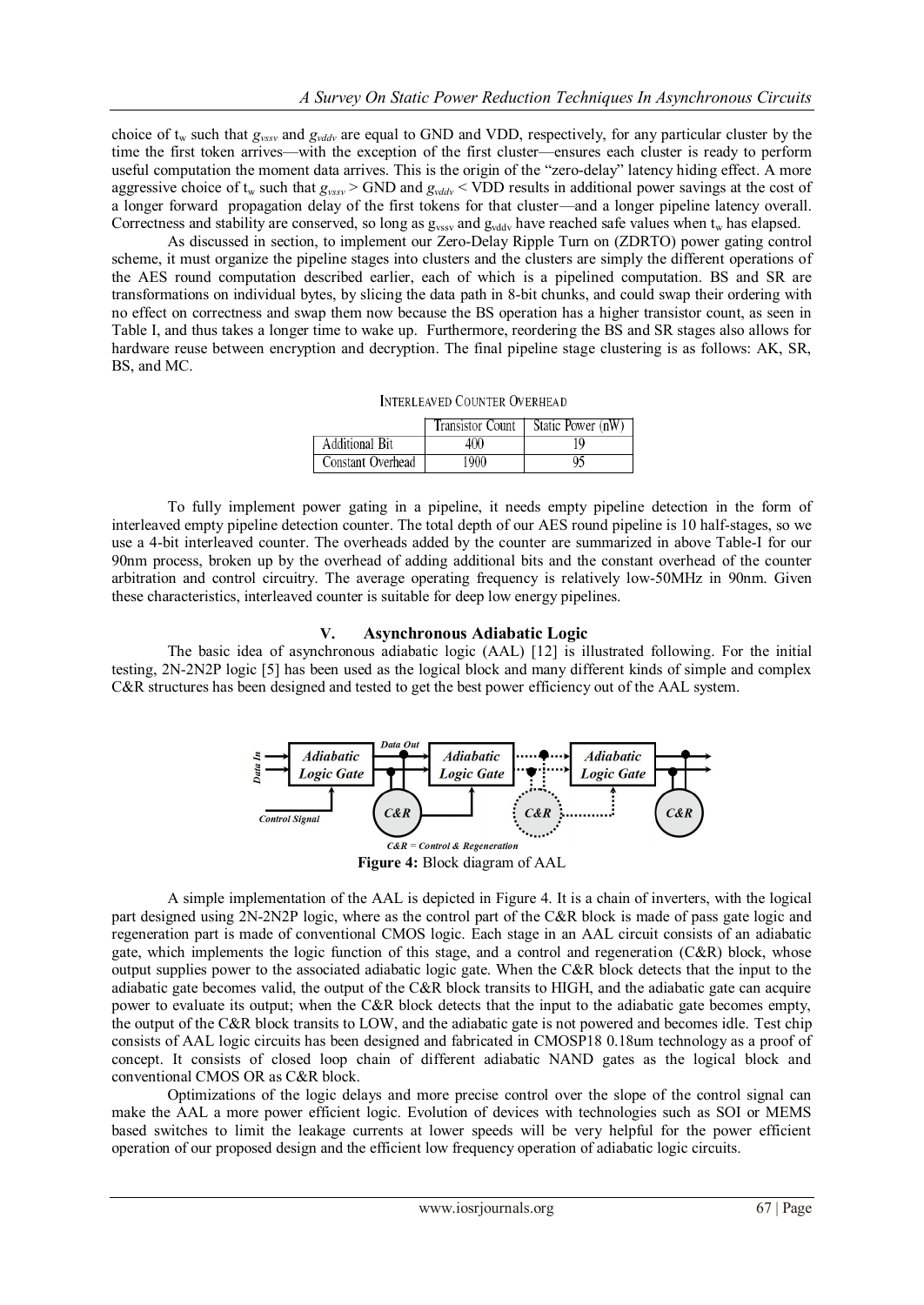## **VI. Asynchronous Fine-Grained Power Gated Logic With PCR**

This paper has proposed the AFPL. In the AFPL circuit, the logic blocks become active only when performing useful computations, and the idle logic blocks were not powered and have negligible leakage power dissipation. With fine-grain power gating, the AFPL approach has more opportunities to reduce leakage at runtime than other coarse-grain power gating techniques. The AFPL [13] circuit employs ECRL logics to construct its logic blocks to avoid the occurrence of the short-circuit current from VDD to the ground, and to eliminate the requirement for additional standalone pipeline latches. Several logic families, including ECRL, 2N-2N2P, IPGL, PFAL, and DTGAL, can be used to construct the function blocks in the AFPL circuit. The PCR mechanism can be incorporated in the AFPL circuit to form the AFPL-PCR circuit. With the PCR mechanism, part of the charge on the output nodes of a discharging ECRL logic gate can be reused to charge another ECRL logic gate about to evaluate, reducing energy dissipation required to complete the evaluation of an ECRL logic gate. The AFPL-PCR pipeline uses the enhanced C∗-element in its handshake controllers such that an ECRL logic gate in the AFPL-PCR pipeline can enter the sleep mode early to reduce leakage dissipation once its output has been received by the downstream pipeline stage. Two techniques of circuit simplification have been developed to mitigate the hardware overhead of the AFPL circuit.

For the AFPL-PCR implementation of an eight-bit five-stage pipelined Kogge–Stone adder, the handshake controllers and PCR units account for 14% of the total transistor count. Compared with the static CMOS counterpart, the AFPLPCR implementation of the Kogge–Stone adder can reduce power dissipation by 30.6%–55.3% for an input data rate ranging from 30MHz to 900MHz. Moreover, the AFPL-PCR implementation of the Kogge–Stone adder can reduce static power dissipation by 85.5% while in idle mode. Compared with the asynchronous PS0 pipeline counterpart, the AFPL-PCR implementation of the Kogge–Stone adder can reduce static power dissipation by 90.3% when the adder has no valid inputs, and reduce power dissipation by 82.6%–93.0% when the input data rate ranges from 30 to 900 MHz Although the AFPL-PCR implementation has the advantage of lower power dissipation, it suffers the problem of a lower maximum sustainable throughput rate. Compared with the PS0 counterpart, the AFPL-PCR implementation of the Kogge– Stone adder has a performance loss of 25%. Simulation results have shown that the AFPL-PCR circuit is robust to process, supply voltage, and temperature variations.

### **VII. Comparative Study**

This paper presents a comparative study of different techniques to reduce the leakage current. In conventional asynchronous four phases bundled data logic pipeline is a simple technique to reduce power dissipation; however the hardware overhead is large and still suffers with leakage dissipation. In AAL circuit consists of an adiabatic gate which implements the logic function and control and regeneration block supplies output to the associated adiabatic gate. In this the synchronization between neighboring stages is accomplished via a unidirectional control signal rather than bidirectional handshake signal so it suffers with diverse propagation delay. When voltage regulator in an ANOC node detects to reduce the leakage power. However specific power domains must be chosen in order to detect traffic with a fast and reliable detection. The second constraint is regarding the voltage regulator and the definition of the standby mode. In AFPL-PCR, PCR mechanism is combined with AFPL to reduce the energy dissipation required to complete the evaluation of logic block. Compared to the other methods mentioned the AFPL-PCR is the technique which reduces the power consumption in ideal/active logic, however it suffers with lower maximum sustainable throughput rate.

## **VIII. Conclusion**

As the technology is down scaling, the power dissipation in integrated circuit is dominant. Our aim is to reduce the maximum power with the decrement of area penalty and delay. In recent sub-micron and nano technologies, the static power is more than the dynamic power. We are reducing the leakage power using power gating techniques. This survey paper compares the different techniques used for reducing static power in asynchronous circuits.

#### **References**

- [1]. G Tellez, A Farrahi, and M Sarrafzadeh. Activity-driven clock design for low power circuits. ICCAD, pages 62 65, Nov 1995.
- [2]. Fatih Hamzaoglu and Mircea Stan. Circuit-level techniques to control gate leakage for sub-100nm cmos. ACM ISLPED, Aug 2002. K Roy, S Mukhopadhyay, and H Mahmoodi-Meimand. Leakage current mechanisms and leakage reduction techniques in deep-
- submicrometer cmos circuits. Proc. IEEE, 91(2):305 327, Feb 2003. [4]. A Keshavarzi, K Roy, and C Hawkins. Intrinsic leakage in low power deep submicron cmos ics. IEEE ITC,pages 146 – 155, Nov 1997.
- [5]. K Shi and D Howard. Sleep transistor design and implementation simple concepts yet challenges to be optimum. IEEE VLSI-DAT, pages  $1 - 4$ , Apr 2006.
- [6]. [6] Youngsoo Shin and Hyung-Ock Kim;. Cell-based semicustom design of zigzag power gating circuits. IEEE ISQED, pages 527 532, Mar 2007.